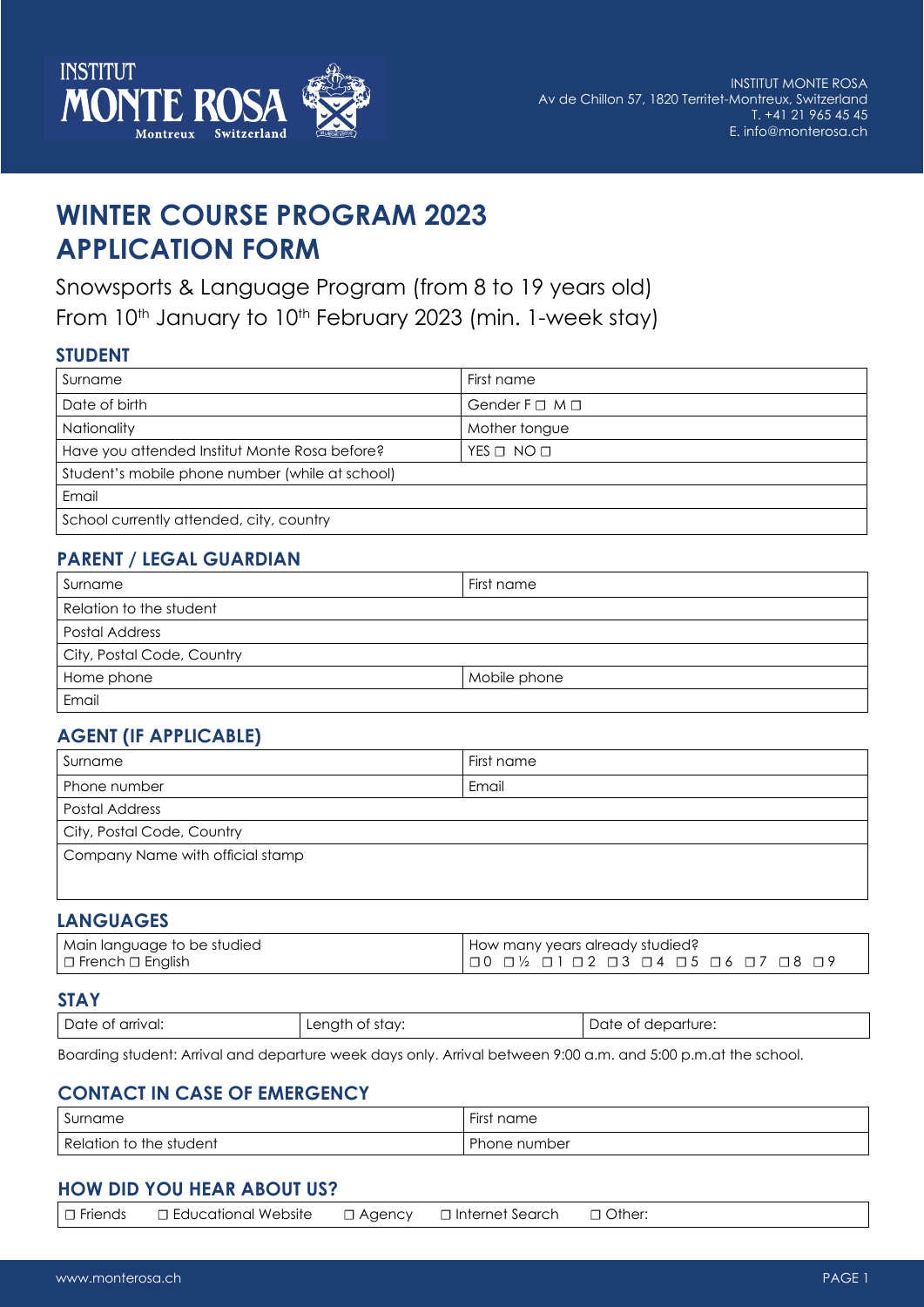| Is the student in good health?                      | $YES \Box NO \Box$        |
|-----------------------------------------------------|---------------------------|
| Known allergies or illnesses?                       | $YES \Box NO \Box$        |
|                                                     | If YES, please specify:   |
| Does the student suffer from asthma?                | $YES \Box NO \Box$        |
| Has the student been vaccinated for COVID-19?       | $YES \Box NO \Box$        |
| Does the student need to take medication regularly? | $YES \Box NO \Box$        |
|                                                     | If YES, please specify:   |
| Is the student up to date with tetanus vaccination? | $YES \Box NO \Box$        |
|                                                     | Date of last vaccination: |

☑ Authorization for Emergency Medical Treatment: I hereby give permission for emergency measures to be initiated in case of accident or sudden illness with the understanding that I will be notified as soon as possible. I accept full financial responsibility for any medical cost incurred by the school for my child.

#### **PRICE INFORMATION**

| Weekly fee                                                                                           | CHF 2'350.- (boarding school) |  |
|------------------------------------------------------------------------------------------------------|-------------------------------|--|
| Deposit                                                                                              | CHF 500.- (refundable)        |  |
| Application fee                                                                                      | CHF 100.- (non-refundable)    |  |
| Payment Deadline: To guarantee your bookings, the full payment must be made before 1st December 2022 |                               |  |

The basic fee includes:

• Classes, (French or English as a foreign language). The chosen language lessons take place on Monday, Tuesday, Wednesday, Thursday and Friday mornings. Students are interviewed and then placed in a class suited to their level.

- 15 periods of teaching and a language certificate of attendance.
- Board, including breakfast buffet, lunch and dinner.
- Accommodation in double or triple rooms.
- Accompanied ski excursions, sporting and social activities according to daily program.

| $\vert\,\boxdot$ Compulsory accident and liability insurances, per week $\,\,\vert$ CHF 105.- |           |
|-----------------------------------------------------------------------------------------------|-----------|
| $\Box$ Ski passes, per week                                                                   | CHF 200.- |

| $\Box$ Single room, per week                                           | CHF 350.- (Optional)                                                                                                                                                                |
|------------------------------------------------------------------------|-------------------------------------------------------------------------------------------------------------------------------------------------------------------------------------|
| $\Box$ Laundry, per week                                               | CHF 65.- (Optional)                                                                                                                                                                 |
| □ Accompanied trip to or from Geneva-Airport, per way                  | CHF 225.- (Optional)<br>(Group transfers will be organized for flights arriving/departing<br>between 9:00 and 17:00 only. Outside these hours, the individu-<br>al rate will apply) |
| □ Individual trip to or from Geneva airport, each way                  | CHF 350.- (Optional)                                                                                                                                                                |
| □ Supplement for child travelling as Unaccompanied Minor               | CHF 120.- (Optional)<br>Does not include UM handling fee of the airline. Please make<br>sure you organise it with the airline and pay for it in advance.                            |
| □ One-day excursion to Glacier 3000                                    | CHF 250.- (Optional)                                                                                                                                                                |
| $\Box$ Pocket money to cover personal expenses (in total)              | CHF __________.- (Optional)<br>We recommend a minimum of CHF 50 .- per week                                                                                                         |
| $\Box$ Does the student need to rent skis or snowboard,<br>and helmet? | Approx. CHF 150.- per week<br>Students must bring or buy on arrival ski clothes, goggles and<br>gloves. For any personal expenses, a deposit should be made<br>by parents.          |

#### **ACCEPTANCE & LIABILITY**

Upon arrival, passports, travel documents, pocket money and valuables must be handed into the office. The school takes no responsibility for any valuables which are not deposited. I agree with the terms and conditions listed on page 3 of this document.

#### **SIGNATURE OF PARENT/LEGAL GUARDIAN: PLACE AND DATE:**